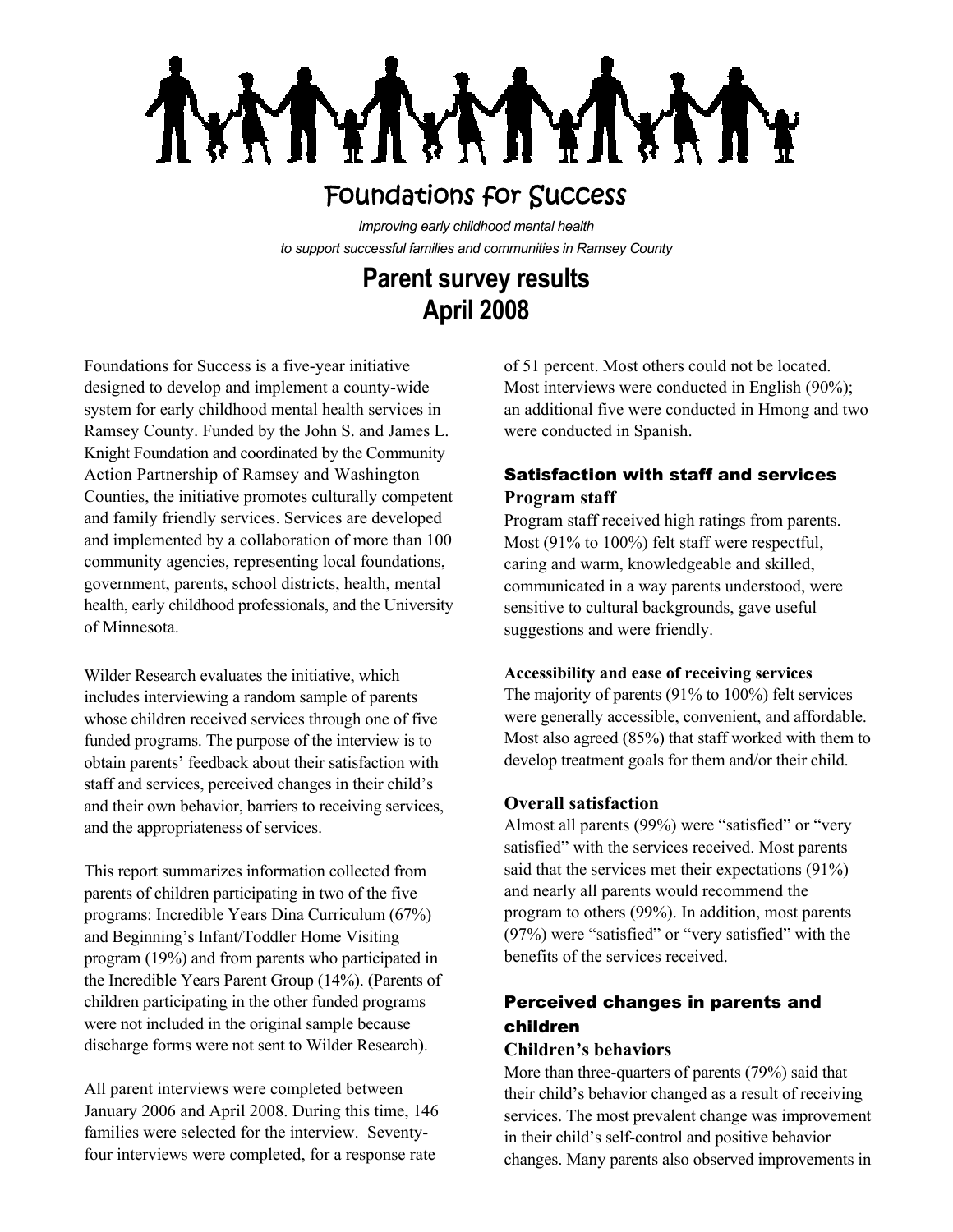their social skills and communication skills. Other parents saw positive changes in their child's motor, speech, and writing skills.

#### **Parents' knowledge and abilities**

Although the majority of parents (86%) did not receive direct services, they also experienced positive changes since their child received services. More than 8 out of 10 said they were able to better understand their child's needs (83%) and most were more aware of their child's positive behaviors and strengths (93%). Most parents (85% to 86%) were more confident that they could help their child grow or develop and felt they were able to make better decisions about services for their child. Somewhat fewer parents (72%) "agreed" or "strongly agreed" that their family life is more under control since receiving services.

#### **Parent involvement in children's services**

Most parents (91% to 100%) said they had the right to approve services and provide input to staff, knew the steps to take if their child was not receiving good service, and felt their opinion was just as important as staff opinions in determining services needs for their child. Slightly fewer parents (85%) "agreed" or "strongly agreed" that they knew about available services for their child.

#### **Parent-child relationship**

Parents felt children generally have good relationships with them and their families. All parents (100%) said that children generally feel comfortable with the family and trust parents to care for them. Most parents felt that their child would come to them for comfort when upset (94%).

### Barriers to receiving service

Parents were asked to rate the extent to which several factors posed a problem for getting their child to the program. Most (88% to 93%) said that transportation, difficulty finding child care for other children, and lack of food, clothing, or other necessities were "not a problem."

However, more than one-quarter of parents (26% to 28%) felt that the lack of information about emotional or behavioral issues in young children and services for those children and parents were at least a "slight problem" in getting their child to the program.

Just over half of parents (55%) reported encountering any barriers to receiving services. However, when these barriers did exist, they were often not addressed by agency staff. Only 15 of the 40 parents reporting barriers (38%) said that agency staff worked with them to address these problems. Parents identified some ways agency staff helped them, specifically by providing information about referrals and services and providing information and resources.

#### Child care and school settings

Most parents (92%) said that their child stayed in the same child care, preschool, or kindergarten throughout the program period. Most parents (93%) "agreed" or "strongly agreed" that their child's current child care or school setting was appropriate for their child.

# Appropriateness of services

Eight out of ten parents (80%) felt their child received the "right amount" of service. Eighteen percent felt "more service was needed" while only one percent felt less service was needed. Many parents reported that they would not change anything about their child's program or did not know what they would change. Others suggested making specific changes to the program or curriculum and increasing communication between staff and parents.

When asked to identify the most positive aspect of the services received, many parents noted the improvement in their child's social functioning and improved family interactions. Parents also noted improvement in their child's behavior and self control. For those who participated in the parent group, several commented on the positive support received by program staff and other parents. Parents also praised program staff for being helpful, informative, friendly, and caring.